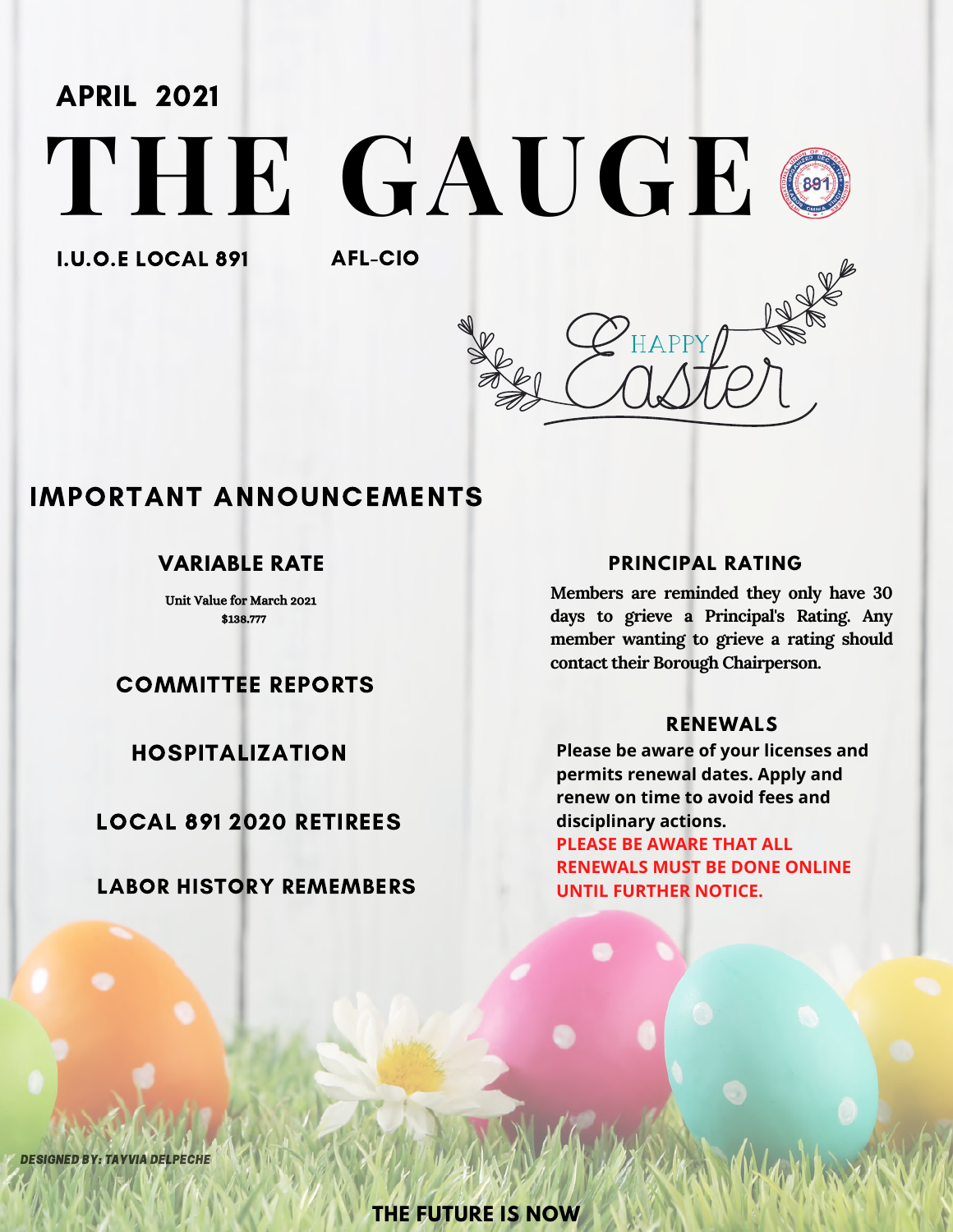# PRESIDENT'S REPORT

**1**



Brothers and Sisters,

Congratulations to the 56 previously Provisional Local 891 members who were hired from the Civil Service list as of February 24, 2021. An additional 60 new Custodian Engineers have been interviewed by DSF and will begin training in mid-June. Shortly afterwards, all of those who were hired in February and June will be able to pick their assignments adhering to the rules of Civil Service Law and our CBA (Collective Bargaining Agreement). The newly hired will pick from assignments previously offered on the last two vacancy lists that were not awarded to eligible candidates.

I hope those members who wanted to be vaccinated have had the opportunity to do so. I am still optimistic that New York State will soon issue revised capacity guidance that will allow us to return to having in-person General Membership Meetings. As I have stated in the past, our International has issued clear guidance that the Local could not conduct virtual Union Meetings. I look forward to seeing you soon.

The deadline for certain September 11th Victim Compensation Fund Claims (VCF) is July 29, 2021.

You and your family members may be at risk of forfeiting substantial compensation for pain and suffering, lost earnings, and medical expenses associated with illnesses and/or injuries caused by the September 11th terrorist attacks.

Generally, there is a two-year period to file a claim for wrongful death or personal injury with the VCF, which begins to run upon the death of a decedent or upon certification by the World Trade Center Health Program that an illness was related to 9/11. Because many eligible individuals had been unaware of these deadlines, the VCF had extended the deadline for the filing these claims. The extension of the filing deadlines will end permanently on July 29, 2021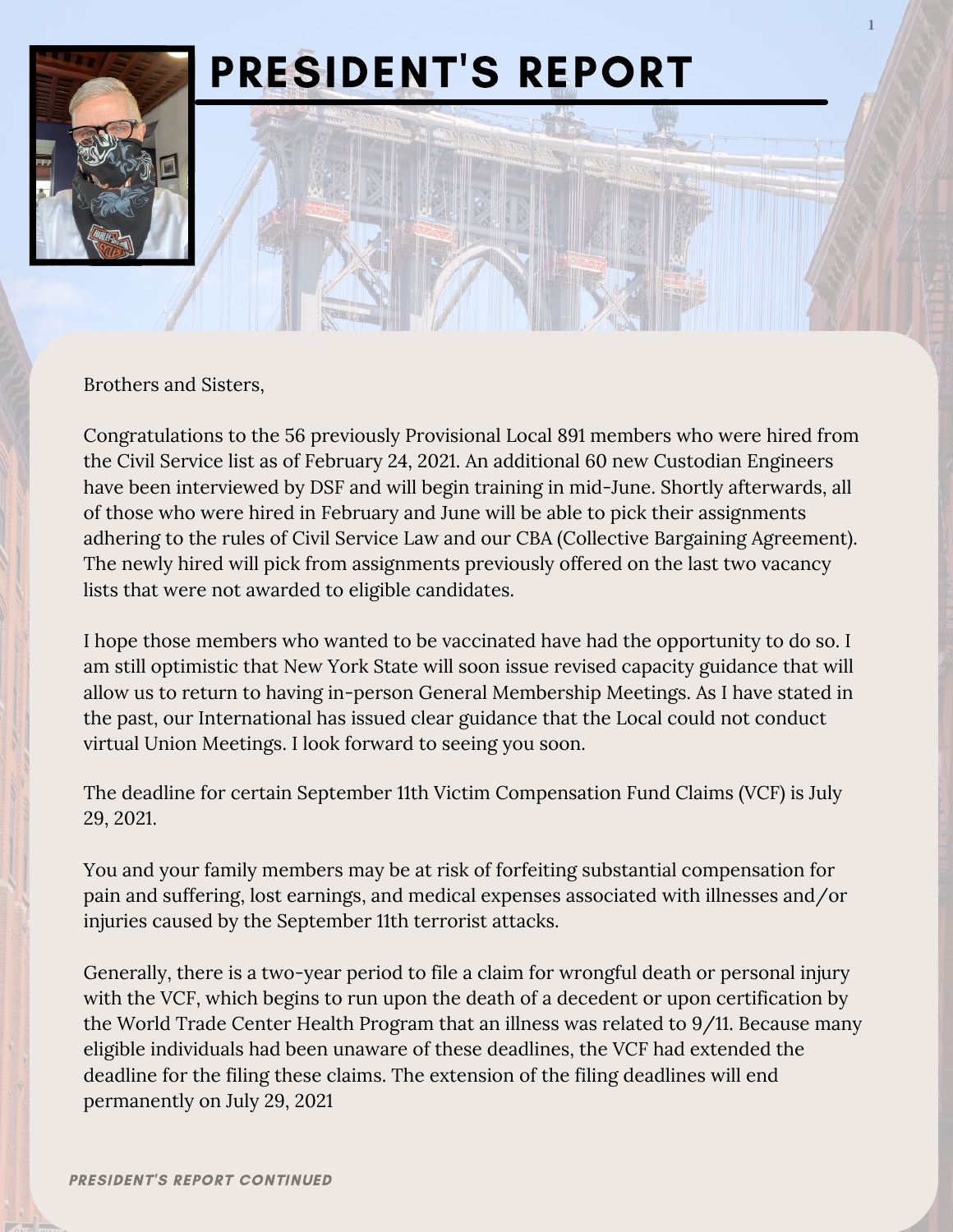For claimants in the following categories, this will be the last chance to register a timely claim if they have not already done so:

**2**

1. Claims on behalf of individuals who passed away prior to Jul;y 29, 2019. 2. Claims made by individuals who were certified by the WTC Health Program prior to July 29, 2019

Conditions eligible for compensation include nearly every form of cancer, including skin cancers: aerodigestive disorders, including asthma, sleep apnea, sinus issues and acid reflux, respiratory illnesses such as COPD and emphysema: and interstitial lung diseases such as asbestosis and sarcoidosis.

To visit the September 11th Victim Compensation Fund click [here.](https://www.vcf.gov/)

Regards,

Robert

[March](https://myemail.constantcontact.com/Next-Certified-Pool-Operator-Course.html?soid=1124028352516&aid=ZeMlh_oyJSY) 1[0](https://myemail.constantcontact.com/Next-Certified-Pool-Operator-Course.html?soid=1124028352516&aid=ZeMlh_oyJSY) The next Certified Pool [Operator](https://myemail.constantcontact.com/Next-Certified-Pool-Operator-Course.html?soid=1124028352516&aid=ZeMlh_oyJSY) [March](https://myemail.constantcontact.com/Passing-of-Retired-Member-Aristomenis--Artie--Pantelides.html?soid=1124028352516&aid=2nprj--2oYY) 1[1](https://myemail.constantcontact.com/Passing-of-Retired-Member-Aristomenis--Artie--Pantelides.html?soid=1124028352516&aid=2nprj--2oYY) Passing of [Aristomenis](https://myemail.constantcontact.com/Passing-of-Retired-Member-Aristomenis--Artie--Pantelides.html?soid=1124028352516&aid=2nprj--2oYY) (Artie) Pantelides [March](https://myemail.constantcontact.com/Step-up-procedures---Transfer-List-Will-Be-Out-Soon.html?soid=1124028352516&aid=rl8NMzVatPw) 16 Step - up [procedures](https://myemail.constantcontact.com/Step-up-procedures---Transfer-List-Will-Be-Out-Soon.html?soid=1124028352516&aid=rl8NMzVatPw) [March](https://myemail.constantcontact.com/Provisional-Custodian-Engineers-do-not-go-out-on-Vacancy-List.html?soid=1124028352516&aid=-12NF8BE0Cc) 21 [Provisional](https://myemail.constantcontact.com/Provisional-Custodian-Engineers-do-not-go-out-on-Vacancy-List.html?soid=1124028352516&aid=-12NF8BE0Cc) Custodian Engineers [March](https://myemail.constantcontact.com/Monday--March-29--2021-is-the-Second-Day-of-Passover-and-a-paid-Holiday-.html?soid=1124028352516&aid=I4g5c8TSOg0) 29 Second Day of [Passover](https://myemail.constantcontact.com/Monday--March-29--2021-is-the-Second-Day-of-Passover-and-a-paid-Holiday-.html?soid=1124028352516&aid=I4g5c8TSOg0) March 30 L891 Committee Chairpersons

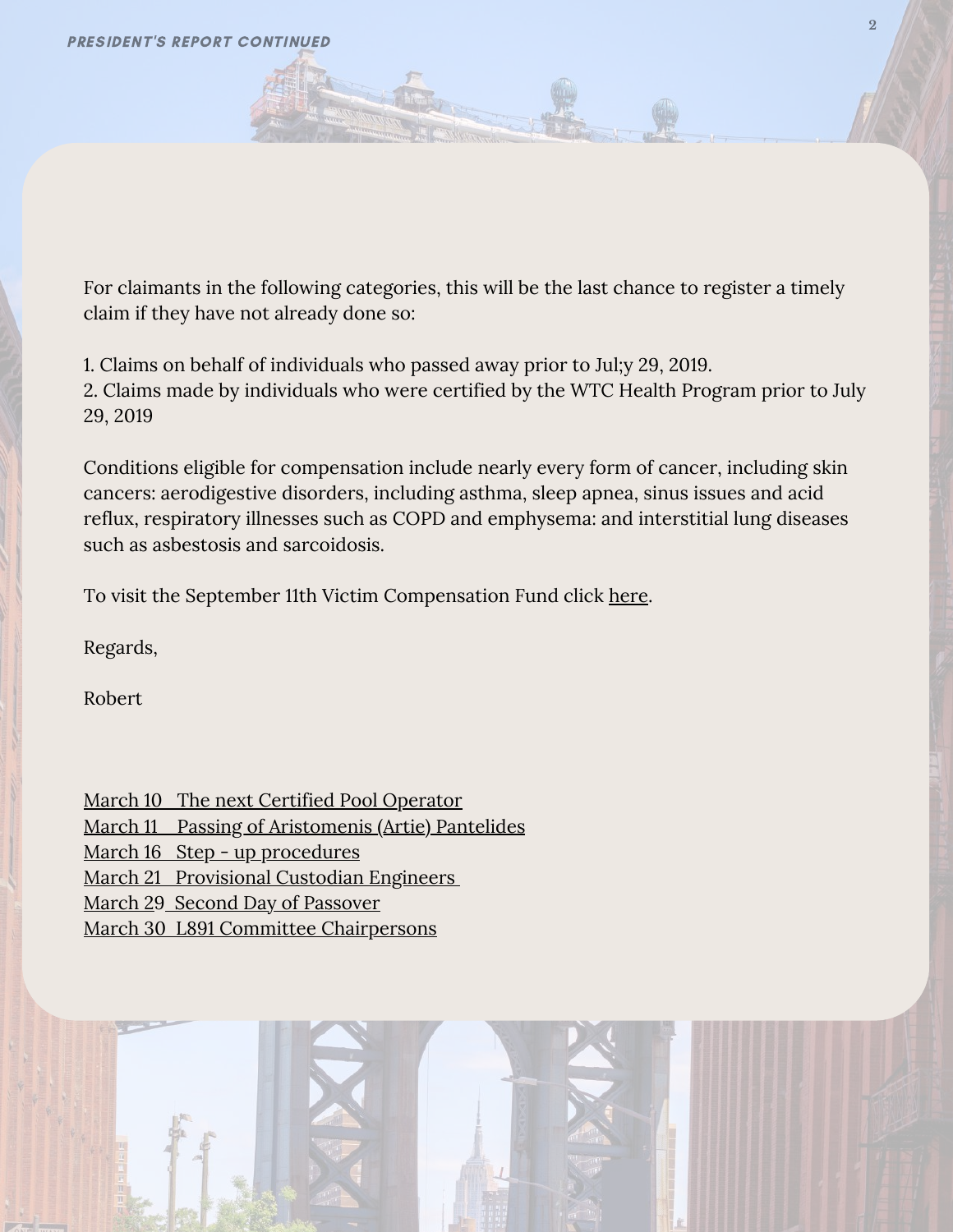

# **M E M O R I A M**

### **FRANCES J. DUFFY**

**RETIRED CE & CUSTODIAN SUPERVISOR CONDOLENCES TO: EILEEN TRASLAVINA (DAUGHTER) 10 SPYGLASS LANE STAATSBURG, NY 12580**

### **ARISTOMENIS "ARTIE" PANTELIDES**

**RETIRED CE, M198 CONDOLENCES TO: DAVID AND STEPHEN PANTELIDES 211-01 42 AVENUE APT 3B BAYSIDE NY 11361**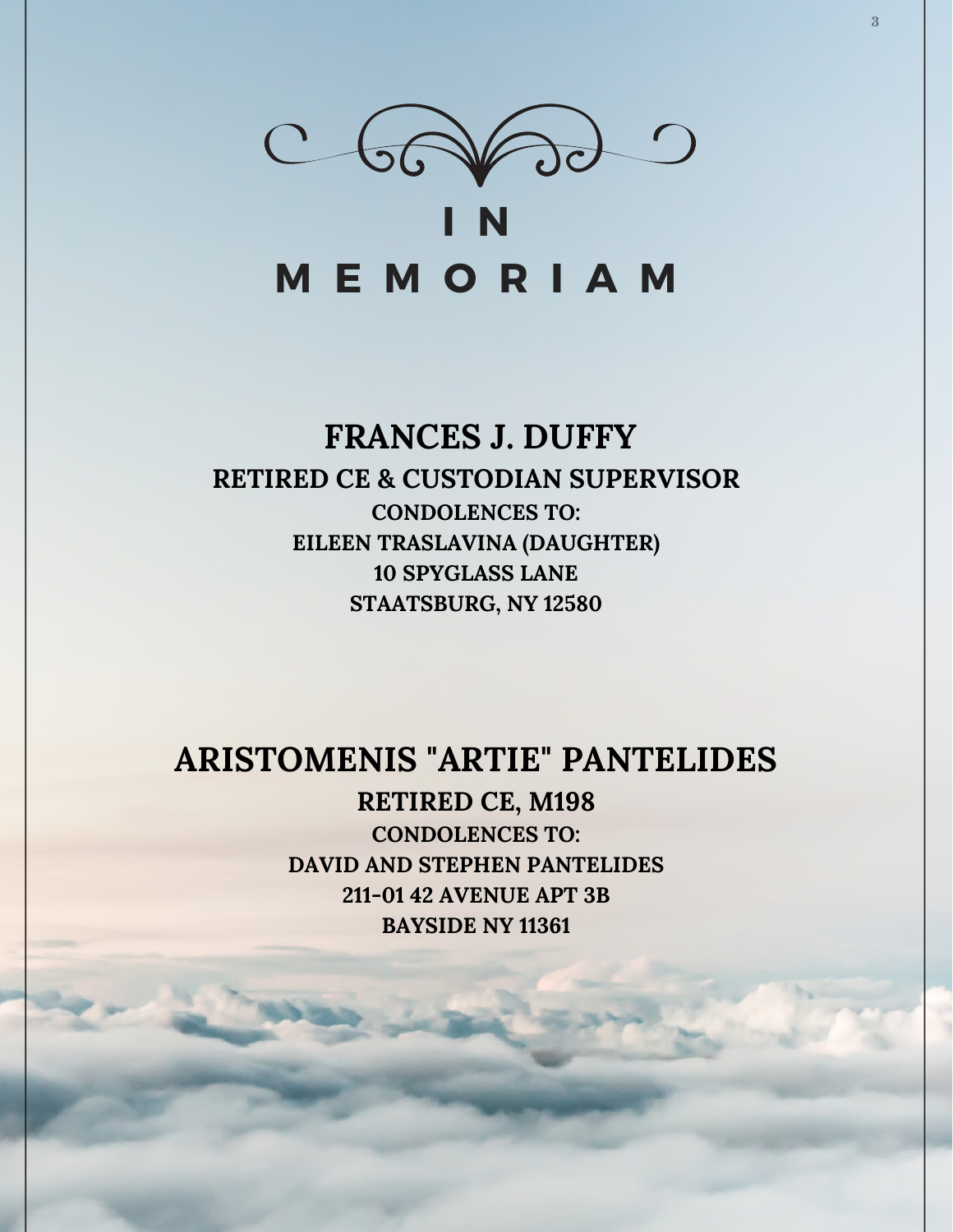# COMMITTEE REPORTS

### BLOOD BANK

*Evan Manca, Blood Bank Committee Chairperson*

Save the date! **FRIDAY, MAY 28, 2021.**

The next Local 891 blood drive is scheduled for Friday May 28th. All three sites will be open: Navy Yard, Melville, and Staten Island.

New York Blood Center has announced that maintaining an adequate blood supply during the pandemic has been a tremendous challenge. With most businesses, schools, and colleges still not hosting community blood drives, they are very low on donations.

Local 891 has had successful drives year after year. The Blood Center is counting on us to maintain a steady number of donors. We encourage everyone to come and donate on May 28th. Help us make our drive a continued success.

### GRIEVANCES 32BJ/94

*Marvin Rodriguez, Grievances 32BJ/94 Committee Chairperson*

The Grievance Committee is here to help you navigate the process of disciplining employees and working with NYCSSS.

This has been a difficult year but please respond to emails for grievances. NYCSSS is backlogged on cases. If you have an issue or believe something may have been overlooked, contact me or Theresa. Reach out to your Union first by contacting your Borough Chairperson NOT your DDF.

When writing a DAF, you can use Epay to write it, print it have it signed or witnessed and lastly sent to Human Resources at [https://nycsss.org](https://nycsss.org/) or fax it to 844-8934, 045. **Do not send it only by Epay**.

When disciplining your staff with DAF, submit the DAF as you complete writing each individual one. If you create a large group and submit it as one, NYCSSS will consider this as one incident instead of multiple incidents. If you have questions, feel free to contact me or Theresa DiCristi.

Be careful when requesting a fill-in (temporary replacement worker) that you only fill out the PAF. **DO NOT** use the vacancy form unless you have an open position.

Employees must sign work schedules, directives, re-training and protocols. Employee does not have to sign DAF but it does need to be signed by a witness. NYCSSS is requesting to have DAFs signed.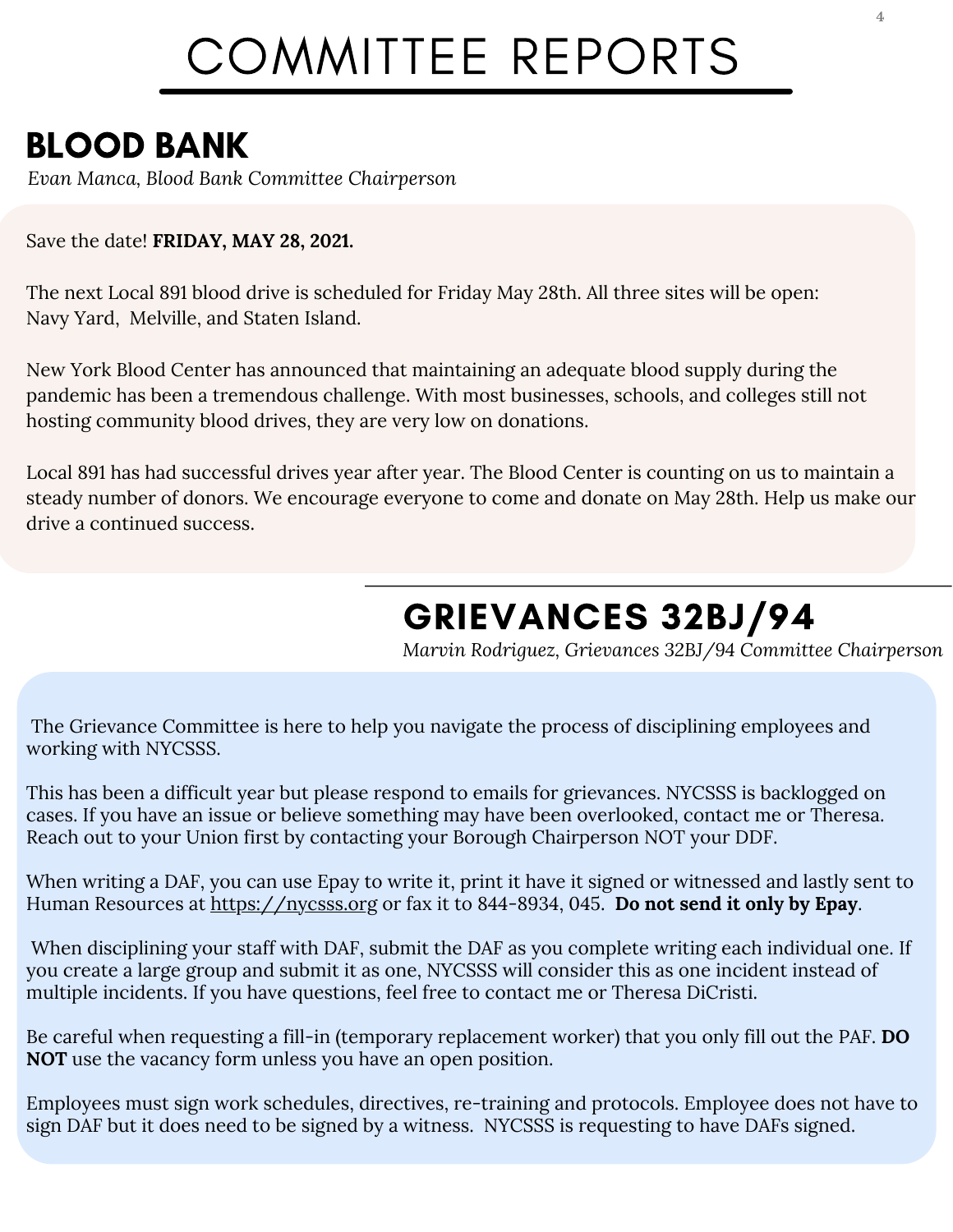### GRIEVANCES 891

*John Maderich, Grievance Committee Chairperson*

Any Custodian Engineers who have a Principal Rating Grievance filed and are willing to do their arbitration virtually should contact me at (718)445-9731 Ext. 260 or grievances891@local891.com.

### HOSPITALIZATION

*Andrew Samberg, Hospitalization Committee Chairperson*

### Important Notice

The Health Benefits Retiree client service walk-in center is closed. Due to the closure of the office, retirees who mailed or faxed forms or correspondence March 11, 2020 or after, we cannot access or process that form. Please resubmit inquiries and documents as follows:

1) Forms and documents can be submitted electronically through Leap FILE.

- Before you begin, you may wish to **view [instructions](https://www1.nyc.gov/site/olr/health/retiree/health-retiree-leapfile-instructions.page) and ashort video** on how to submit your forms/documents.
- When you are ready, use the following link to submit your forms and documents: **[https://nycemployeebenefits.leapfile.net](https://nycemployeebenefits.leapfile.net/)**
- Please do NOT submit your form/document more than once. This will only delay processing.
- You will immediately receive notification stating "Success! Your file has been received" upon completion of your document upload. You will not receive a separate email confirmation.
- Please allow 30-45 days from the day you submit your document(s) for them to be processed. Coverage will be retroactive to the effective date of retirement.
- Also, please do not send forms or documents via express mail. The office is closed and the package cannot be accepted.

2) Inquiries and questions can be emailed to: [healthbenefits@olr.nyc.gov](mailto:healthbenefits@olr.nyc.gov) - do not send forms through email (see #1 above)

3) For questions regarding the PICA prescription drug benefit program please call 1-800-467-2006.

4) If you are a HIP-HMO member turning 65 or on Medicare due to a disability, please contact HIP at 1-800-447-9169 to enroll over the phone. Please identify yourself as a City of New York retiree or dependent of a retiree. For all other members enrolled in a HMO plan, please contact your health plan at the customer service numbers on the back of your ID card.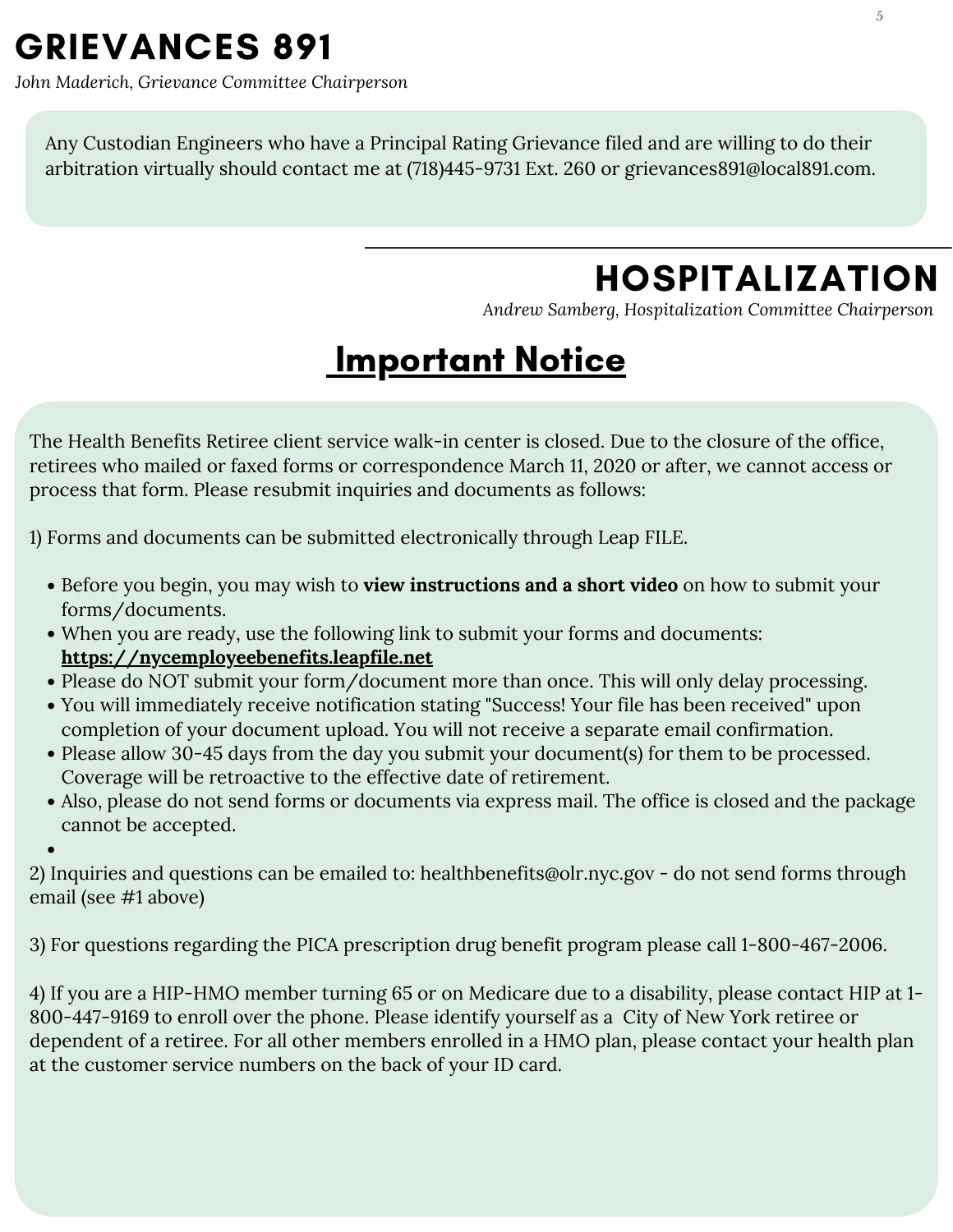**Please note that ACTIVE employees can contact NYCAPS Central by: 1) Phone - (212) 487-0500 2) Email - [nycapscentral@dcas.nyc.gov](mailto:nycapscentral@dcas.nyc.gov) Or [HealthBenefits@dcas.nyc.gov](mailto:HealthBenefits@dcas.nyc.gov)**

**Please check our website periodically for updates.**

**Download [Adobe](https://acrobat.adobe.com/us/en/mobile/scanner-app.html) Scan to convert your documents into PDFs. Use your smart phone or tablet** camera to take a picture of your paper form and Adobe Scan will convert it to a PDF. Adobe Scan **mobile app is available for iPhone and Android.**

### OCCUPATION HEALTH/SAFETY

Joanne O'Neill - Occup. Health/Safety Committee Chairperson

### **Tips For Relieving Stress**

Every day we are striving to accomplish deadlines whether it be surveys, zoom meetings, covid, book delivery issues, employee and boss related issues etc. I could go on and on. We also have family needs, some more than others.

STRESS, we all have it! Most of us deal with it in stride. Fortunately if you need some help our union offers brothers and sisters that we can speak with. **Thank You Vinny McParland!** You have to realize that too much stress or even low level stress that goes on without a break for long periods of time can be a problem. We think we can handle it because we take it in stride. When researching stress I came across some interesting information and would like to share.

It is known that our ancestors had developed a hard–wired physical response to stress that evolved to help protect them from predators and other threats back at the dawn of human history known as "Fight-or-Flight". It is still wired in us! The system survives today and it can be triggered by many less physically threatening, but no less upsetting situations that we face daily in our jobs and at home. Whenever our ancestors were threatened with mortal danger like saber toothed tigers, there were certain hormones released which incited this response and the same happens to us with continuous daily stress.

Below, please find an interesting article to read that explains the whole process and hopefully we can control our daily stress better……

#### **[https://health.clevelandclinic.org/what-happens-to-your-body-during-the-fight-or](https://health.clevelandclinic.org/what-happens-to-your-body-during-the-fight-or-flight-response/)flight-response/**

Next month I will give some more Tips for Relieving Daily Stress

#### **THE FUTURE IS NOW**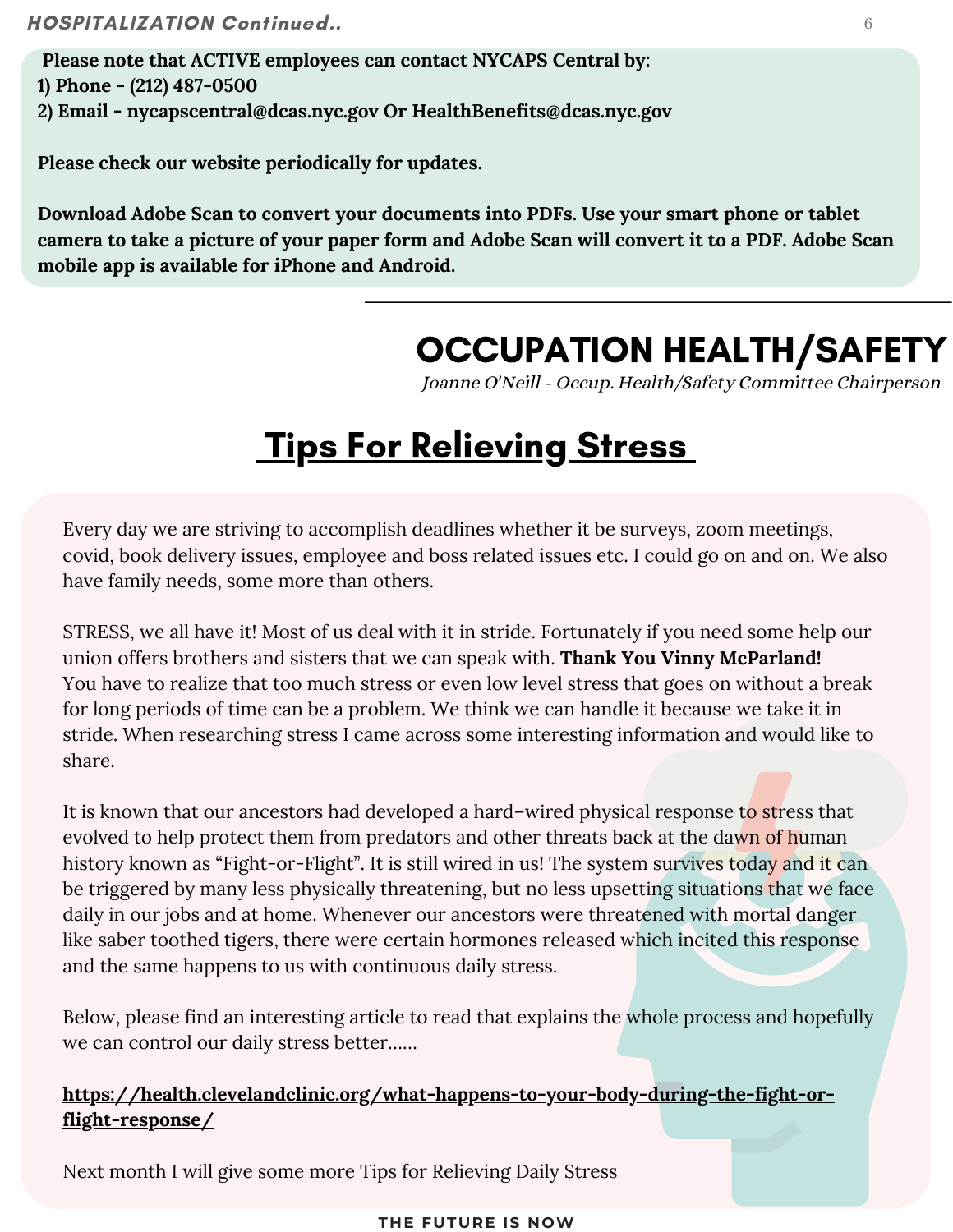## PAYROLL AND PERMITS

*Andrew Foti - Payroll and Permits Chairperson*

**Please note the following updated rates for FICA and the "New York State Paid Family Deductions", has changed for 2021.**

#### **F.I.C.A.**

The annual earnings limit for F.I.C.A. (Social Security Tax) is \$142,800.00 for 2021. There are currently no changes in the Medicare portion of FICA.

#### **New York State - Paid Family Deductions**

The 2021 payroll contribution rate is 0.511% of your gross weekly wages and is capped at an annual maximum of \$385.34.

Kindly note and be guided by the above rates. Thank you in advance**.**

### **CORRECTION**

We failed to mention other retirees in the March Gauge. Apologies gentlemen and congratulations on your retirement!

Kevin Sheehy, X430 Stephen McPartland, Q136 Isaac Alboher, Q566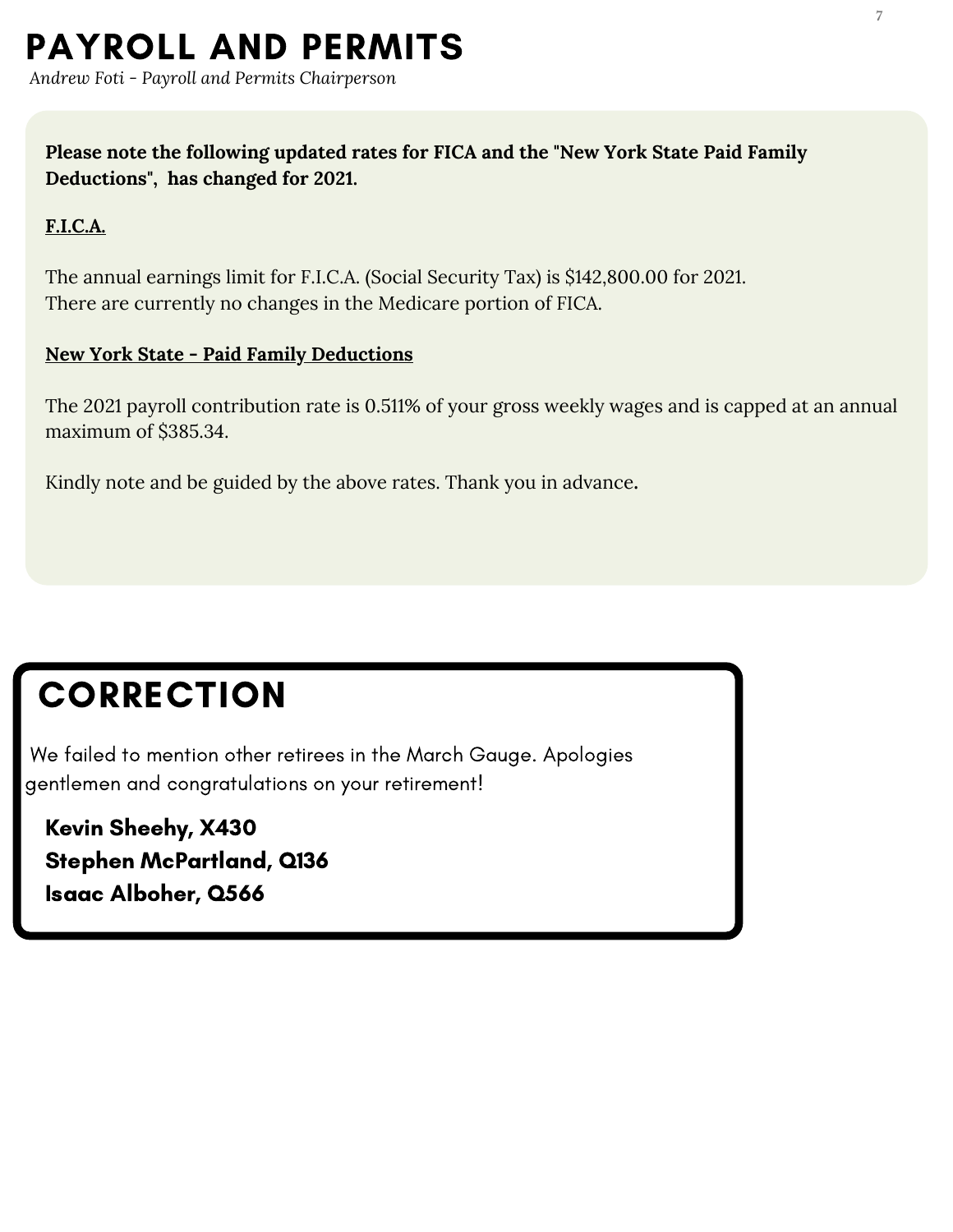### **ABOR HISTORY**

*Daniel Danvers, Editor*



Pictures courtesy of www.Bing.com/Images: Left, fire in 1911; Middle, early women's union protest; Right, building as it stands *currently.*

Local 891 honors those who have paid the ultimate price and paved the path for the protections we now hold dear under the guises of labor.

March 25, 2021 marks the one hundred and tenth anniversary of the Triangle Shirt-waist Fire. Every year, unions, labor leaders, elected officials, and the general public pays tribute at this site.

The fire was likely sparked by a discarded cigarette and started on the eighth floor of the Asch Building located at 23–29 Washington Place, just east of Washington Square Park. That eighth floor and the two floors above were occupied by the Triangle Waist Company, a manufacturer of women's shirtwaists (blouses) that employed approximately 500 people.

The flames, fed by piles cotton and paper waste, quickly spread upward to the top two floors of the building. Fire truck ladders were only able to reach six stories, and the building's overloaded fire [escape](https://www.britannica.com/technology/fire-escape) collapsed. Many workers, trapped by doors that had been locked to prevent theft, leapt from windows to their deaths.

The 129 women and 17 men who perished in the 18-minute inferno were mostly young European immigrants. It took several days for family members to identify the victims, many of whom were burned beyond recognition. Six of the victims, all placed under a monument in a New York City cemetery, were not identified until 2011 through research conducted by an amateur genealogist.

A citywide outpouring of grief peaked on April 5, 1911, in a 100,000-strong procession behind the hearses that carried the dead along Fifth Avenue; thousands more observed the memorial gathering.

Though the owners of the factory were indicted later that month on charges of [manslaughter,](https://www.britannica.com/topic/manslaughter) they were acquitted in December 1911; the owners ultimately profited from inflated insurance claims that they submitted after the tragedy. However, the uproar generated by the disaster led to the creation of the Factory Investigating Commission by the New York state legislature in June.

Over the following year and a half, members of the commission visited factories, interviewed workers, and held public hearings. The commission's findings ultimately led to the passage of more than 30 [health](https://www.britannica.com/topic/health-and-safety-law) and safety laws, including factory fire codes and child [labor](https://www.britannica.com/topic/child-labour) restrictions, and helped shape future [labor](https://www.britannica.com/topic/labour-law) laws across the country.

The Asch Building (later called the Brown Building) became a national landmark in 1991.